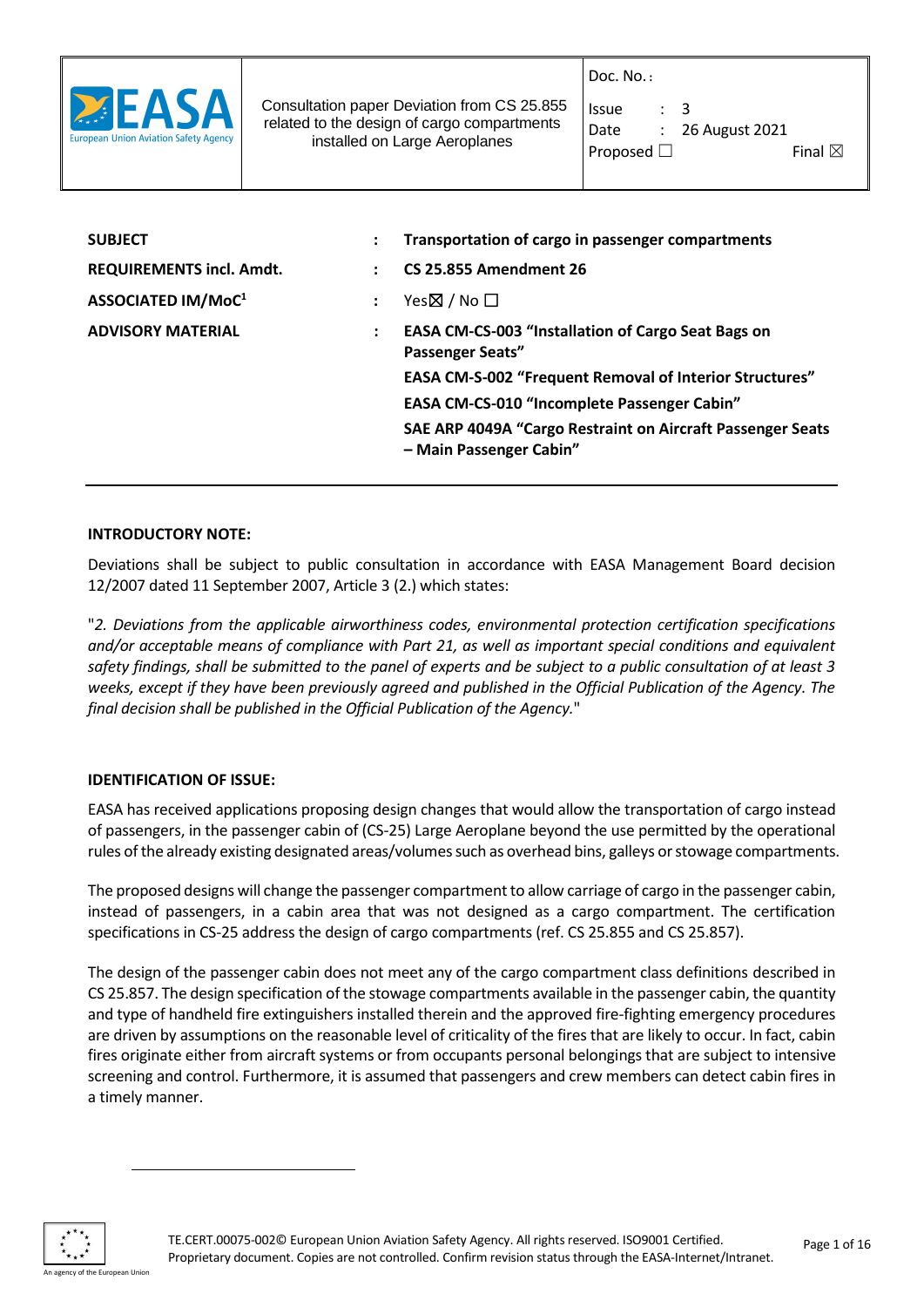

Consultation paper Deviation from CS 25.855 related to the design of cargo compartments installed on Large Aeroplanes

| Doc. No. : |  |
|------------|--|
|            |  |

| <b>Issue</b>       | $\cdot$ 3 |                    |                   |  |
|--------------------|-----------|--------------------|-------------------|--|
| Date               |           | $: 26$ August 2021 |                   |  |
| Proposed $\square$ |           |                    | Final $\boxtimes$ |  |

If the passenger cabin is used to transport cargo, the above assumptions are not valid anymore and there is an increased fire risk which needs to be addressed through the installation of the additional aircraft systems as required for the design of cargo compartments by CS 25.855 and CS 25.857 (e.g. smoke detection system, builtin fire suppression system, cargo liners, means to shut-off ventilation, smoke barrier).

To ensure an acceptable level of safety, in line with that required for the design of cargo compartments installed on large aeroplanes, a special condition had been proposed by EASA and published for consultation from 9<sup>th</sup> June to 7<sup>th</sup> July 2020.

EASA received 166 comments from 16 different commenters, including Aviation Authorities and key stakeholders. After a thorough review of the comments received, EASA concluded that the complexity associated to the performance of a fire risk assessment could create the conditions for applicants to underestimate the hazard associated to a cargo fire. The initially proposed certification approach could have been successful only through the introduction of very severe limitations to the type of cargo allowed in the cabin. EASA therefore decided to publish instead a deviation imposing a time limitation expressed in flight hours or terminal date, whichever occurs first, in order to mitigate to an acceptable level the risk of exposure to a catastrophic cargo fire event. As a matter of fact, if only manual fire-fighting capability is available, protection of the cabin occupants from smoke and toxic gases generated by the cargo fire event can be achieved only if the fire is detected in a timely manner and fully extinguished. These objectives can be achieved only assuming transportation of cargo that is associated to a very low fire risk.

The intent of this deviation is, in the context of the COVID-19 crisis and its commercial impact on the industry and on airline operators, to allow higher flexibility in the transportation of cargo in the cabin. This additional flexibility could be granted as long as the exposure to the risk of a catastrophic cargo fire is mitigated by operational limitations that are established on the basis of conservative assumptions related to:

- a) the number of aeroplanes for which the passenger cabin will be converted to transport cargo through a design change;
- b) the expected average number of flight hours per year for an affected aeroplane; and
- c) the probability of having a cargo fire.

In addition, the assumptions on the rate of conversion of the fleet and on the average flight hours per affected aeroplane per year are established taking into account the expected temporary nature of this demanded kind of passenger aeroplane operation, which is expected to phase out as soon as the situation generated by the current COVID-19 emergency improves and normal fleet operation is restored.

EASA has established the proposed operating limitations in the previous issues of the present Deviation assuming that until 31<sup>st</sup> December 2021 maximum 2500 aeroplanes would be converted to transport cargo in the cabin. Considering the statistical evidence coming from international databases, the probability of having a cargo fire is assumed to be equal to 10-7 /FH.

As not all cargo fire events are catastrophic, it was therefore considered sufficiently conservative to allow each affected aeroplane to fly for a maximum of 2000 flight hours until 31<sup>st</sup> December 2021.

As of 30 June 2021, EASA had approved a very low number of design changes and also the number of converted aeroplanes was significantly lower than initially assumed. Consequently, EASA has determined that it is reasonable and sufficiently conservative to allow each affected aeroplane to fly until July  $31<sup>st</sup> 2022$ . The operating limitation applicable to the number of flight hours remains unchanged. EASA intends to keep on monitoring the implementation of the design changes that will be approved based on the deviation in order to confirm the validity of the above-mentioned assumptions.

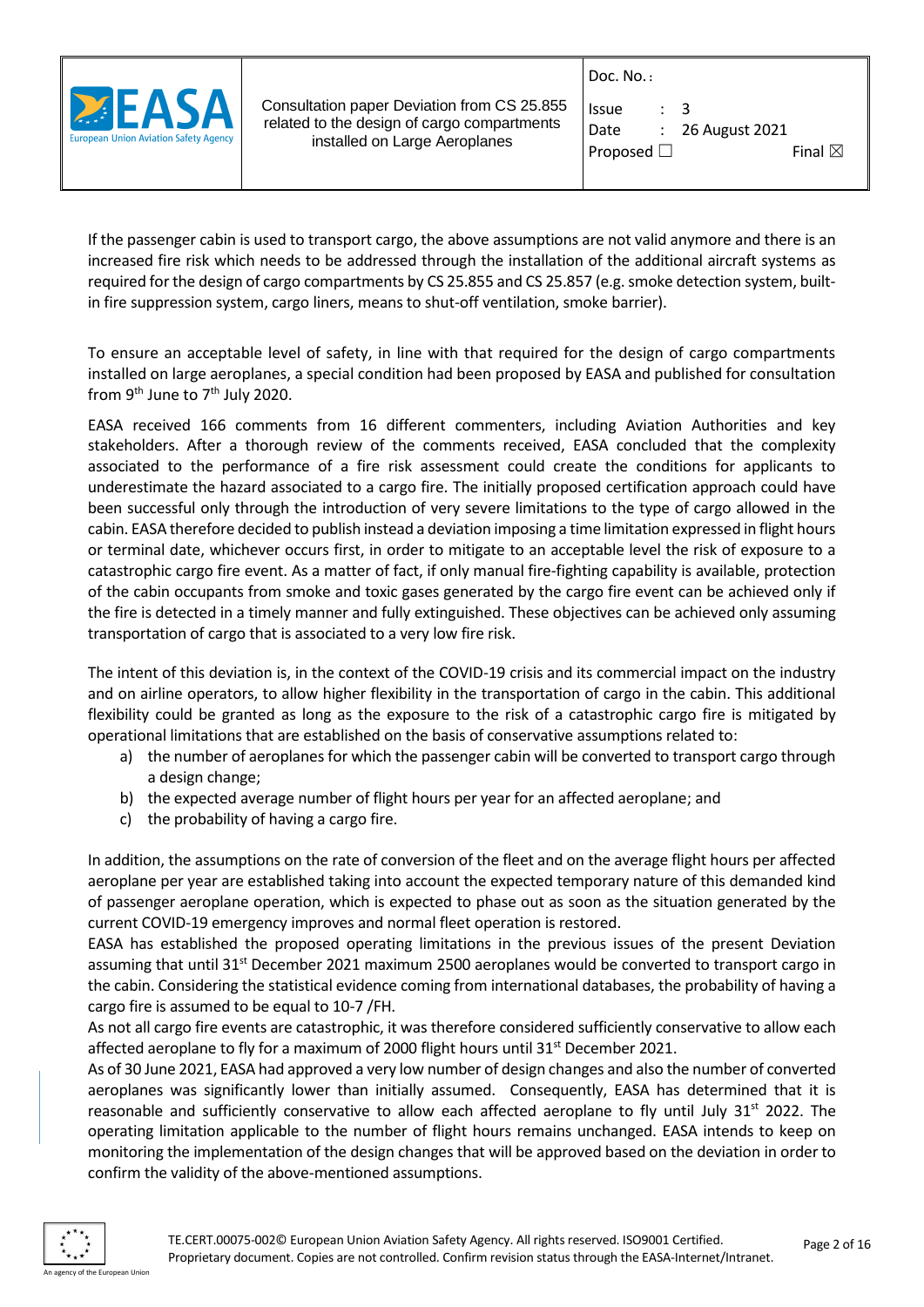

| Issue              | $\cdot$ 3 |                             |                   |  |
|--------------------|-----------|-----------------------------|-------------------|--|
| Date               |           | $\therefore$ 26 August 2021 |                   |  |
| Proposed $\square$ |           |                             | Final $\boxtimes$ |  |

In conclusion, if the cabin design cannot meet the specifications of a Class B, C, E or F cargo compartment, the following deviation from the requirements of CS 25.855 needs to be established to achieve the compliance with the essential requirements for airworthiness laid down in Annex II to Regulation (EU) 2018/1139 for transportation of cargo in the cabin.

# **Deviation from CS 25.855(a),(b),(c),(d),(h),(i) Amdt 26**

# **Transportation of cargo in passenger compartments**

# I. APPLICABILITY

Large Aeroplanes certified for the transport of passengers and that are intended to be used for the transport of cargo in the cabin.

II. APPLICABLE ESSENTIAL REQUIREMENTS FOR AIRWORTHINESS OF REGULATION (EU) 2018/1139 (Annex II)

# 1.1. Structures and materials

1.1.1. The integrity of the structure must be ensured throughout, and sufficiently beyond, the operational envelope for the aircraft, including its propulsion system, and maintained for the operational life of the aircraft.

1.1.2. All parts of the aircraft, the failure of which could reduce the structural integrity, must comply with the following conditions without detrimental deformation or failure. This includes all items of significant mass and their means of restraint.

(a) All combinations of load reasonably expected to occur within and sufficiently beyond, the weights, centre of gravity range, operational envelope and life of the aircraft must be considered. This includes loads due to gusts, manoeuvres, pressurisation, movable surfaces, control and propulsion systems both in flight and on the ground.

(b) Consideration must be given to the loads and likely failures induced by emergency landings either on land or water.

(c) As appropriate to the type of operation, dynamic effects must be covered in the structural response to those loads, taking into account the size and configuration of the aircraft.

1.1.4. The production processes and materials used in the construction of the aircraft must result in known and reproducible structural properties. Any changes in material performance related to the operational environment must be accounted for.

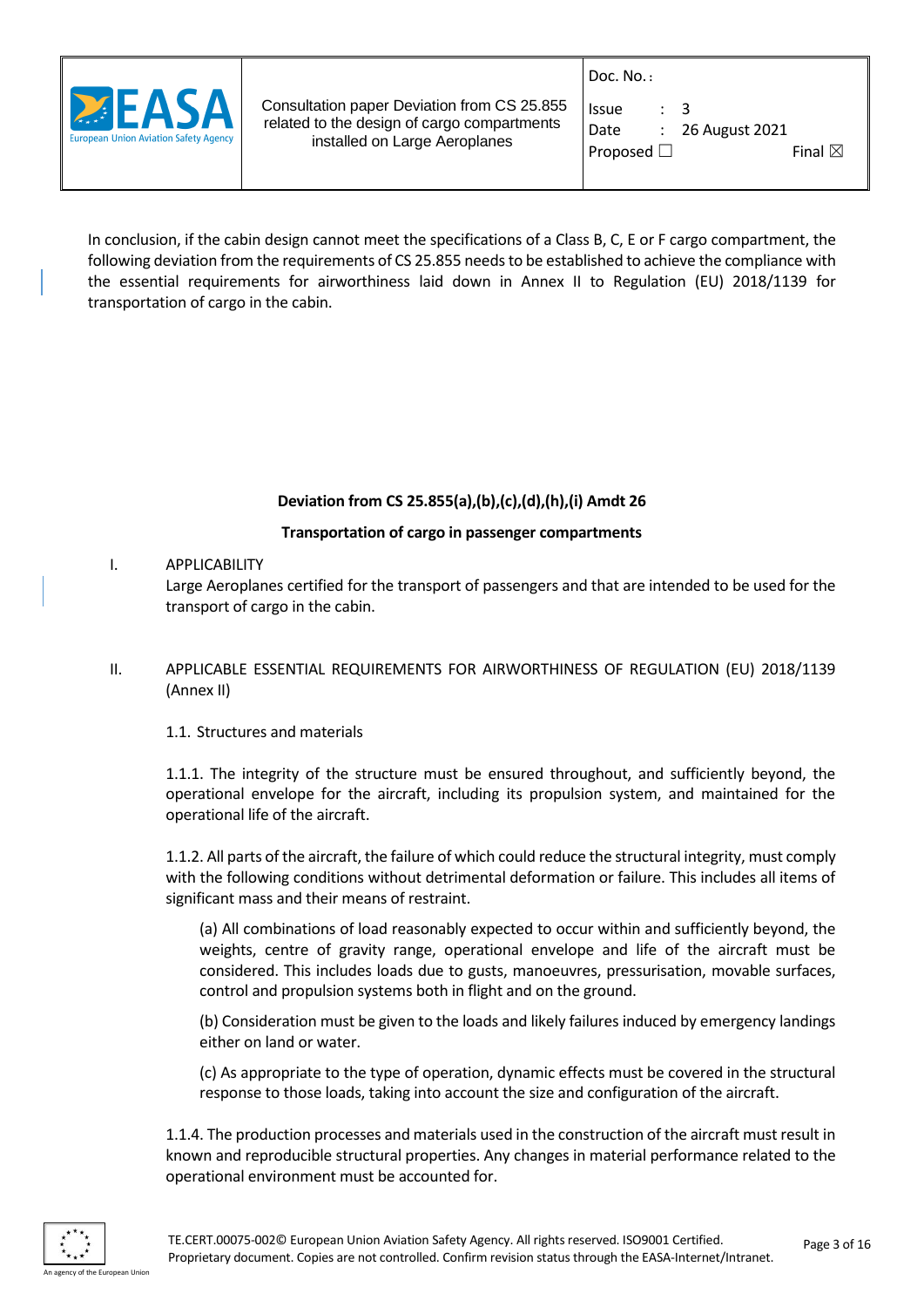Doc. No. **:**



Consultation paper Deviation from CS 25.855 related to the design of cargo compartments installed on Large Aeroplanes

| Issue              | $\therefore$ 3 |                             |                   |  |
|--------------------|----------------|-----------------------------|-------------------|--|
| Date               |                | $\therefore$ 26 August 2021 |                   |  |
| Proposed $\square$ |                |                             | Final $\boxtimes$ |  |

1.1.5. It must be ensured, to the extent practicable, that the effects of cyclic loading, environmental degradation, accidental and discrete source damage do not reduce the structural integrity below an acceptable residual strength level. All necessary instructions for ensuring continued airworthiness in this regard must be promulgated.

1.3. Systems and equipment (other than non-installed equipment):

1.3.1. The aircraft must not have design features or details that experience has shown to be hazardous.

1.3.2. The aircraft, including those systems, and equipment required for the assessment of the type design, or by operating rules, must function as intended under any foreseeable operating conditions, throughout and sufficiently beyond, the operational envelope of the aircraft, taking due account of the system or equipment operating environment. Other systems or equipment not required for type-certification, or by operating rules, whether functioning properly or improperly, must not reduce safety and must not adversely affect the proper functioning of any other system or equipment. Systems and equipment must be operable without needing exceptional skill or strength.

1.3.3. The aircraft systems and equipment, considered separately and in relation to each other, must be designed such that any catastrophic failure condition does not result from a single failure not shown to be extremely improbable and an inverse relationship must exist between the probability of a failure condition and the severity of its effect on the aircraft and its occupants. With respect to the single failure criterion above, it is accepted that due allowance must be made for the size and broad configuration of the aircraft and that this may prevent this single failure criterion from being met for some parts and some systems on helicopters and small aeroplanes.

1.3.4. Information needed for the safe conduct of the flight and information concerning unsafe conditions must be provided to the crew or maintenance personnel, as appropriate, in a clear, consistent and unambiguous manner. Systems, equipment and controls, including signs and announcements must be designed and located to minimise errors which could contribute to the creation of hazards.

1.3.5. Design precautions must be taken to minimise the hazards to the aircraft and occupants from reasonably probable threats, including information security threats, both inside and external to the aircraft, including protecting against the possibility of a significant failure in, or disruption of, any non-installed equipment.

#### 1.5. Continuing airworthiness

1.5.1. All necessary documents including instructions for continuing airworthiness must be established and made available to ensure that the airworthiness standard related to the aircraft type and any associated part is maintained throughout the operational life of the aircraft.

1.5.2. Means must be provided to allow inspection, adjustment, lubrication, removal or replacement of parts and non- installed equipment as necessary for continuing airworthiness.

1.5.3. The instructions for continuing airworthiness must be in the form of a manual, or manuals, as appropriate for the quantity of data to be provided. The manuals must cover maintenance and

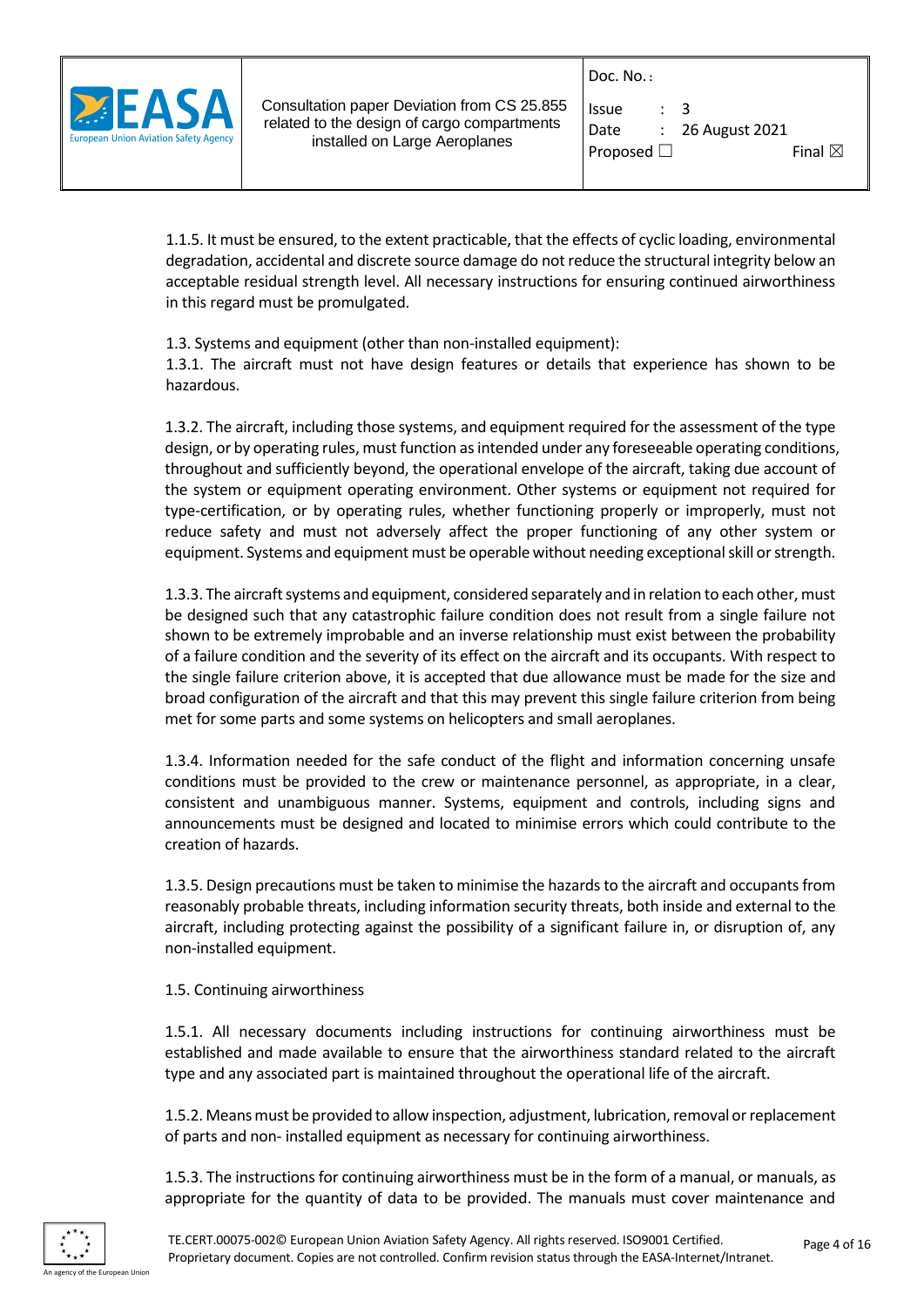

| Issue           | $\cdot$ 3 |                  |                   |  |
|-----------------|-----------|------------------|-------------------|--|
| Date            |           | : 26 August 2021 |                   |  |
| Proposed $\Box$ |           |                  | Final $\boxtimes$ |  |

repair instructions, servicing information, trouble-shooting and inspection procedures, in a format that provides for a practical arrangement.

1.5.4. The instructions for continuing airworthiness must contain airworthiness limitations that set forth each mandatory replacement time, inspection interval and related inspection procedure.

#### 2. AIRWORTHINESS ASPECTS OF PRODUCT OPERATION

2.1. The following must be shown to have been addressed to ensure safety for those on board or on the ground during the operation of the product:

- (a) the kinds of operation for which the aircraft is approved must be established and limitations and information necessary for safe operation, including environmental limitations and performance, must be established;
- (b) the aircraft must be safely controllable and manoeuvrable under all anticipated operating conditions including following the failure of one or, if appropriate, more propulsion systems, taking into account the size and configuration of the aircraft. Due account must be taken of pilot strength, flight deck environment, pilot workload and other human-factor considerations and of the phase of flight and its duration;
- (c) it must be possible to make a smooth transition from one flight phase to another without requiring exceptional piloting skill, alertness, strength or workload under any probable operating condition;
- (d) the aircraft must have such stability as to ensure that the demands made on the pilot are not excessive taking into account the phase of flight and its duration;
- (e) procedures for normal operations, failure and emergency conditions must be established;
- (f) warnings or other deterrents intended to prevent exceedance of the normal flight envelope, must be provided, as appropriate to the aircraft type;
- (g) the characteristics of the aircraft and its systems must allow a safe return from extremes of the flight envelope that may be encountered.

2.2. The operating limitations and other information necessary for safe operation must be made available to the crew members.

2.3. Product operations must be protected from hazards resulting from adverse external and internal conditions, including environmental conditions.

- (a) In particular, and as appropriate to the type of operation, no unsafe condition must occur from exposure to phenomena such as, but not limited to, adverse weather, lightning, bird strike, high frequency radiated fields, ozone, etc., reasonably expected to occur during product operation, taking into account the size and configuration of the aircraft;
- (b) Cabin compartments, as appropriate to the type of operations, must provide passengers with suitable transport conditions and adequate protection from any expected hazard arising in flight operations or resulting in emergency situations, including fire, smoke, toxic gases and rapid decompression hazards, taking into account the size and configuration of the aircraft. Provisions must be made to give occupants every reasonable chance of avoiding serious injury

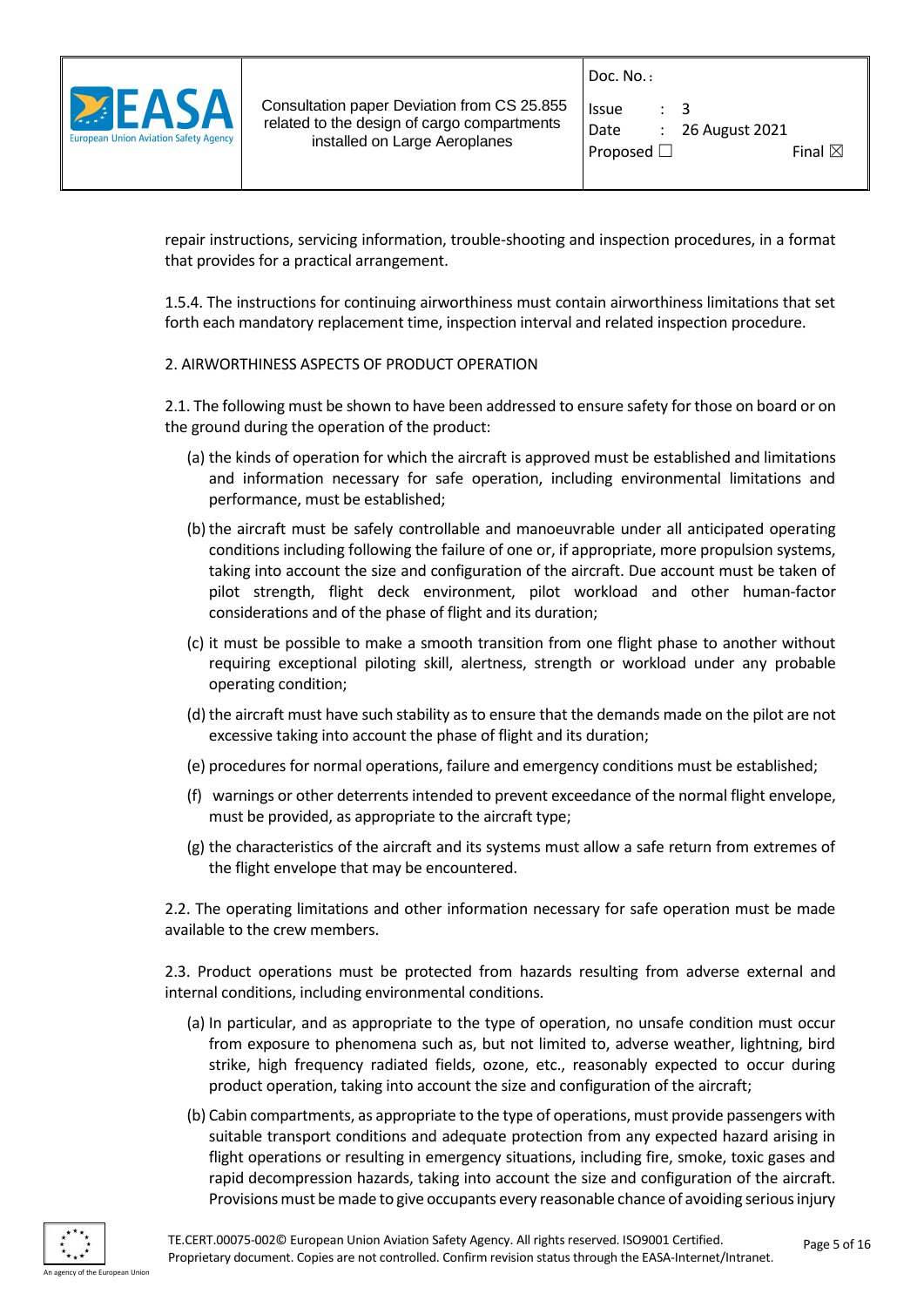

| Issue           | $\cdot$ 3 |                  |                   |  |
|-----------------|-----------|------------------|-------------------|--|
| Date            |           | : 26 August 2021 |                   |  |
| Proposed $\Box$ |           |                  | Final $\boxtimes$ |  |

and quickly evacuating the aircraft and to protect them from the effect of the deceleration forces in the event of an emergency landing on land or water. Clear and unambiguous signs or announcements must be provided, as necessary, to instruct occupants in appropriate safe behaviour and the location and correct use of safety equipment. Required safety equipment must be readily accessible;

(c) Crew compartments, as appropriate to the type of operations, must be arranged in order to facilitate flight operations, including means providing situational awareness, and management of any expected situation and emergencies. The environment of crew compartments must not jeopardise the crew's ability to perform their tasks and its design must be such as to avoid interference during operation and misuse of the controls.

#### III. MITIGATING FACTORS

In lieu of CS 25.855(a),(b),(c),(d),(h),(i) the passenger cabin compartment of a Large Aeroplane, when used as cargo compartment, shall meet the mitigating factors of this deviation. Compliance with the mitigating factors ensures compliance with the applicable Essential Requirements of Annex II of Regulation (EU) 2018/1139.

#### **1) Allowed cargo**

a) The following limitation shall be included in the Airworthiness Limitations Section (ALS) and in the Aircraft Flight Manual (AFM):

The allowance to transport cargo in passenger compartment is limited to 2 000 FH following installation of the change or to July 31<sup>st</sup> 2022, whichever occurs first.

- b) The Transportation of the following cargo in the cabin shall be prohibited:
	- i) dangerous goods;
	- ii) mail;
	- iii) batteries, including batteries contained in, or packed with, equipment;
	- iv) Cargo of a piercing, dense, rigid, or penetrating nature, or cargo with sharp edges or corners, such as rods, pipes, extrusions, or beams, that could become a projectile hazard during flight operations;
	- v) live animals.

# **2) Fire Protection**

- a) All materials installed in the cabin shall at least comply with CS 25.853.
- b) There shall be means by which the presence of a fire would be detected in a timely manner. The performance of additional fire and smoke detectors, if installed, shall be demonstrated.
- c) There shall be means to extinguish a fire likely to occur in the areas where cargo is located, considering all approved operating configurations and conditions. A fire risk assessment shall be conducted by the applicant to determine the type and quantity of additional fire extinguishers necessary in the cabin. As a minimum, the following fire extinguishers shall be available in the cabin:
	- Two Underwriters Laboratories (UL) 2A (2-1/2 gallon) rated water portable fire extinguishers;

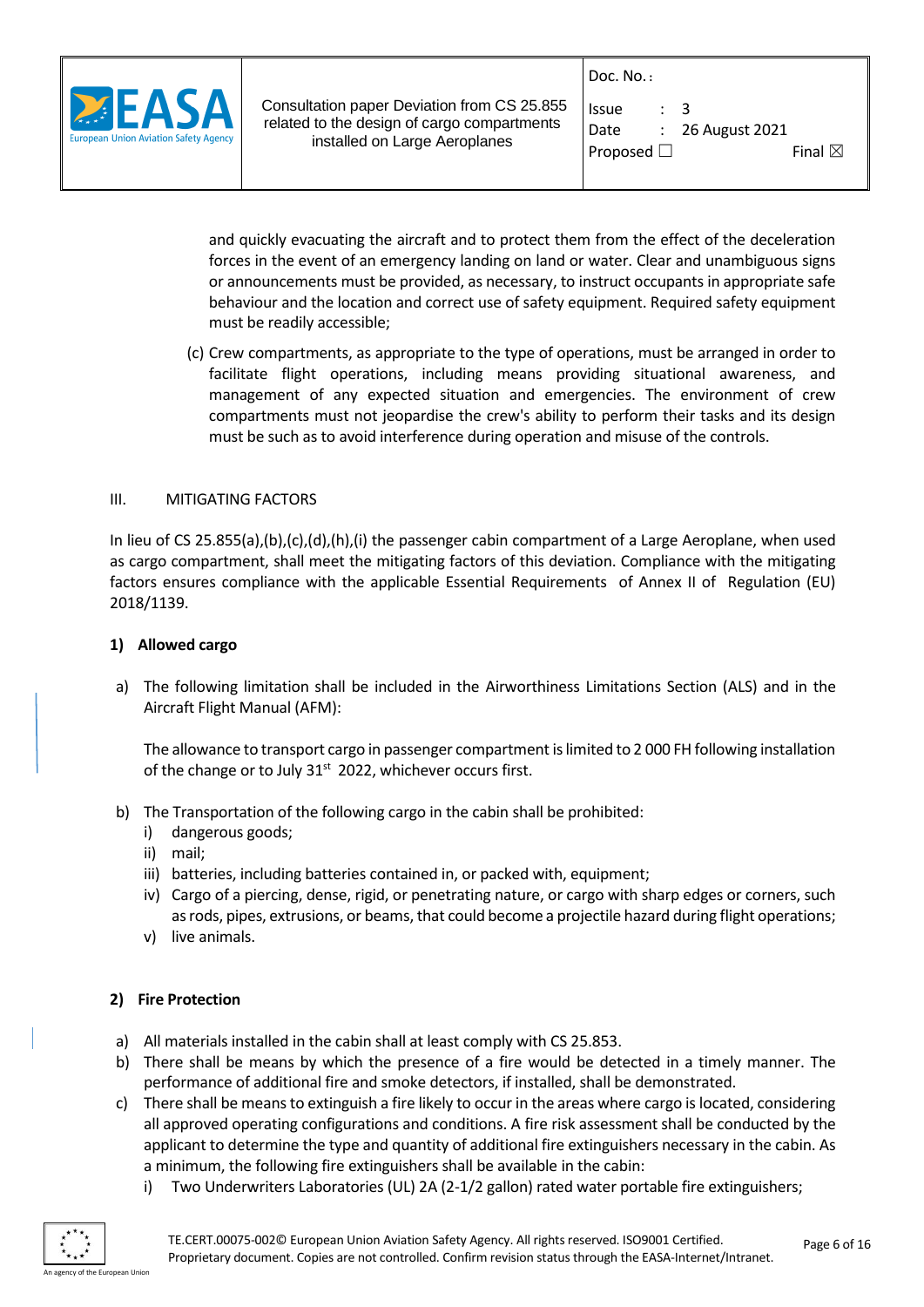

| Issue              | $\cdot$ 3 |                             |                   |  |
|--------------------|-----------|-----------------------------|-------------------|--|
| Date               |           | $\therefore$ 26 August 2021 |                   |  |
| Proposed $\square$ |           |                             | Final $\boxtimes$ |  |

- ii) At least two fire extinguishers with a minimum UL 4A-80B:C rating or equivalent. Having four UL 2A-10B:C extinguishers is equivalent to two fire extinguishers with a minimum UL 4A-80B:C-rating.
- d) The cargo installation in the cabin shall be designed such that there is visibility and adequate access to the cargo by the cabin occupants for fire detection and fire-fighting.
	- i) If cargo is loaded on seats, in each section of the cabin where cargo is transported:
		- (1) the cargo should not extend above the seatback height.
		- (2) There should be at least one longitudinal aisle meeting the minimum width dimensions specified in CS 25.815 for aeroplanes with a seating capacity of 10 or less passengers.
		- (3) For twin-aisle aeroplanes in which seats are not removed and are used to restrain cargo, there shall be an unloaded seat row that allows crossing from one aisle to the other and is approximately located at equal distance from the available cross-aisles required by CS 25.813.
	- ii) If cargo is loaded on the floor, the cargo items to be transported shall be distributed in cargo loading areas as follows:
		- (1) in each cargo loading area, the height of the cargo shall not exceed 127 cm (50 inches).
		- (2) The volume of each cargo loading area, whether on a pallet or directly tied to the floor shall not exceed  $3.54m^3$  (125 ft<sup>3</sup>).
		- (3) Each cargo loading area shall be adjacent to at least one longitudinal aisle having a minimum width of 51 cm (20"). Each longitudinal aisle shall enable a crewmember to traverse it while walking upright.
		- (4) Lateral access that is at least 38 cm (15") wide shall be provided fore and aft of each cargo loading area.
- e) Access provisions shall be unobstructed by cargo restraint means including the consideration ofshifting of cargo items under the applicable ground and flight loads.

# **3) Cabin Occupants**

- a) The AFM shall:
	- i) Contain an operating limitation specifying the number of occupants whose duties are to detect and fight a fire, and relay information to the flight crew. At least two occupants whose duties are to detect and fight a fire and relay information to the flightcrew are required.
	- ii) Specify that, if cargo is transported in the cabin, only occupants allowed by mitigating factor 3) a) i) shall be transported in the cabin.
	- iii) Identify the seats that shall be occupied by the cabin occupants in the cabin during taxi, take-off and landing, and in emergency scenarios such as turbulence or decompression.
	- iv) Specify that the occupants allowed by 3) a) i) shall receive hand on training on:
		- (1) the operation of emergency exits (door opening, slide release);
		- (2) the usage of oxygen equipment (automatic and portable) and procedures to be followed in case of depressurization;
		- (3) the applicable fire/smoke detection procedures and the usage of the two-way communication system between the flight deck and the cabin;
		- (4) the usage of the handheld fire extinguishers required by mitigating factor 2) c) and the applicable fire-fighting procedures;
		- (5) first aid.
	- v) Require that cabin occupants shall be physically able to accomplish the applicable procedures.

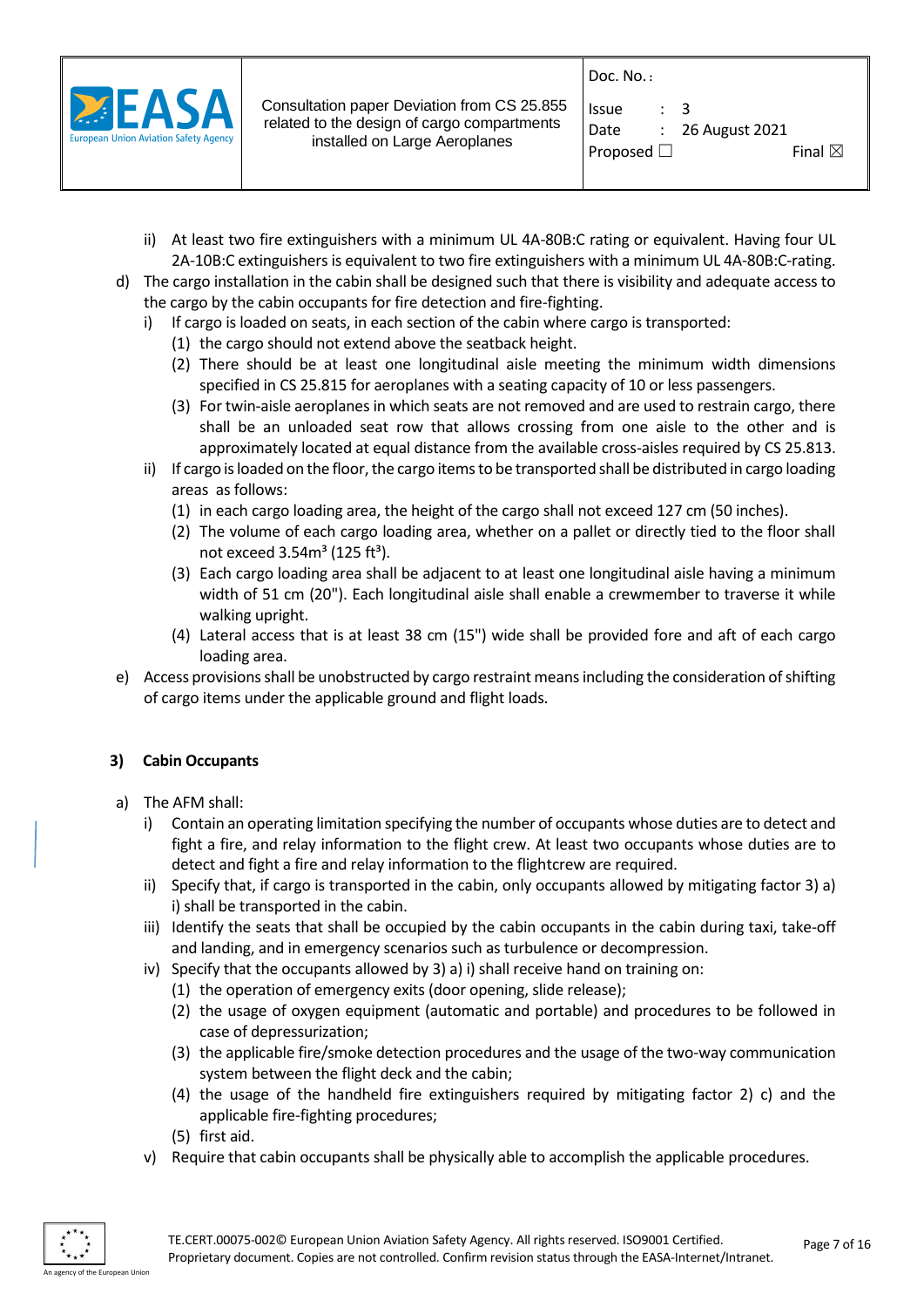

| <b>Issue</b>       | $\cdot$ 3 |                             |                   |  |
|--------------------|-----------|-----------------------------|-------------------|--|
| Date               |           | $\therefore$ 26 August 2021 |                   |  |
| Proposed $\square$ |           |                             | Final $\boxtimes$ |  |

- vi) Require that a pre-flight safety briefing is delivered to the cabin occupants, highlighting the location of the available emergency equipment and which emergency exits will be used in an emergency evacuation.
- vii) Require to carry portable oxygen equipment by any cabin occupant each time when leaving the seat for cabin walk through (see mitigating factor 7)b)).
- viii) Require that a visual inspection of the cargo is conducted on a regular basis including prior to takeoff and landing.
- ix) Contain appropriate operating procedures for cabin and cockpit ventilation during fire-fighting, and after fire-fighting phase for smoke evacuation.
- x) Identify the seats that may be occupied by additional occupants based on a fire risk assessment considering, at a minimum, the size of the aeroplane. The allowance to transport such additional occupants must be obtained by the NAA that is in charge to authorize the operation of the aeroplane.
- b) Provisions shall be available to allow the flight crew members to notify the cabin occupants of emergencies (e.g. when to don the oxygen equipment, when returning to their seats is required).

# **4) Emergency escape routes**

- a) No cargo shall be installed between any seat that is designated to be occupied for take-off and landing by a cabin occupant and the nearest emergency exit on each side of the fuselage.
- b) The required emergency exits shall be easily accessible and operable under any cargo loading condition.
- c) The installation of cargo in the cabin shall not decrease the width of the aisle(s), cross aisles, passageways considering the shifting of cargo items under the applicable ground, flight and emergency landing loads.
- d) The installation of cargo in the cabin shall not obscure any portion of the required emergency exit marking and floor proximity emergency escape marking considering the shifting of cargo items under the applicable ground, flight and emergency landing loads.

# **5) Cargo loading, installation and retaining**

- a) The means to provide the carriage of cargo (cargo seat bags, pallets,..), the means to restrain the cargo (nets, straps,…) and all of the attachment points (to seats, to pallets, to seat tracks/beams - including any fittings used ) shall be designed for the placarded maximum weight of contents and for the critical load distribution (centre of gravity location) at the appropriate maximum load factors corresponding to the specified flight and ground load conditions and to the emergency landing conditions of CS 25.561(b).
- b) In addition, means shall be provided to prevent the cargo items from becoming a hazard by shifting under the appropriate maximum load factors corresponding to the specified flight and ground load conditions, and to the emergency landing conditions of CS 25.561(b).
- c) Deflections and deformations of cargo items installations under the load conditions mentioned under 5) a) shall not result in additional forces being imposed on other items in the cabin (such as adjacent pallets, seats, sidewalls, ceiling panels and bulkheads) unless these additional forces are accounted for.
- d) If the cargo installations do not provide a firm handhold there shall be a handgrip or rail along each aisle to enable persons to steady themselves while using the aisles in moderately rough air.
- e) If cargo seat bags are installed:

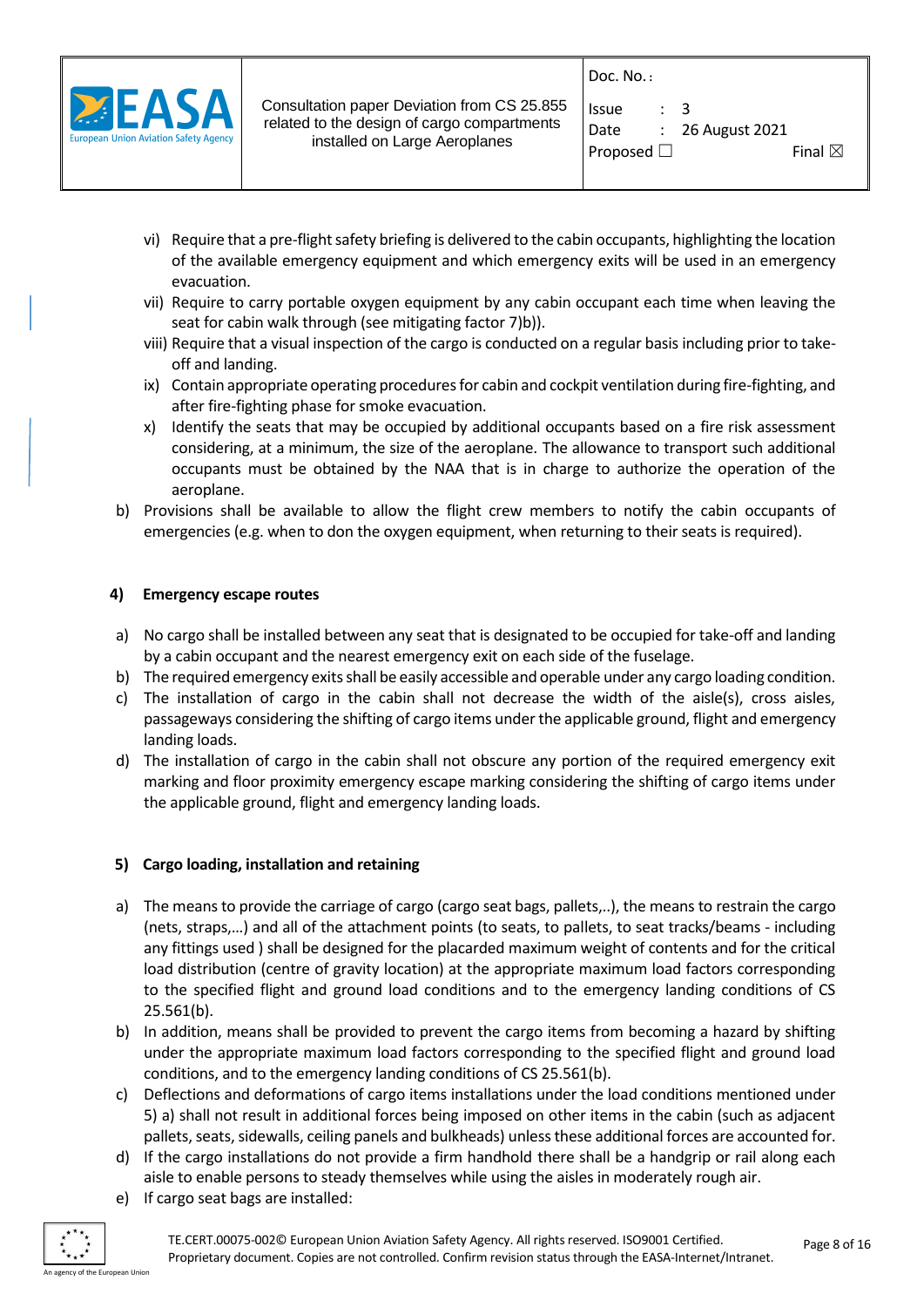

| Issue              | $\therefore$ 3 |                             |                   |  |
|--------------------|----------------|-----------------------------|-------------------|--|
| Date               |                | $\therefore$ 26 August 2021 |                   |  |
| Proposed $\square$ |                |                             | Final $\boxtimes$ |  |

- i) As specified in CS 25.787(a), the cargo seat bags shall fully enclose the contents and the enclosure shall meet the load conditions mentioned under 5) a).
- ii) Regardless of the extent to which they are filled with cargo, they shall be fully closed and secured to prevent anyone becoming trapped in an emergency case.
- iii) Any related necessary limitations regarding loading and installation, instructions for continued airworthiness and instructions for use shall be established.
- f) Ventilation inlets, exhausts and decompression protection panels shall not be obstructed, considering the shifting of cargo items under the applicable ground and flight loads.

# **6) Electrical systems**

- a) Electrical systems and equipment installed in cabin areas in which cargo is transported shall be deactivated, removed, protected, relocated, or manipulated in a way that they do not cause an additional fire risk.
- b) Equipment powered by batteries and installed in cabin areas where cargo is transported shall be protected in such a way that they do not cause an additional fire risk.

#### **7) Oxygen systems**

- a) Oxygen systems installed in the cabin areas in which cargo is transported shall be deactivated, removed, protected, relocated or manipulated in such a way that they do not cause an additional fire risk.
- b) Readily accessible portable oxygen shall be provided to cabin occupants when accessing the cargo area, for example walking around the cabin for fire detection. The equipment shall meet CS  $25.1439(b)(1)(2)(4)$  for smoke protection, and CS  $25.1443(e)$  for hypoxia protection in case of decompression.
- c) Occupants not in charge of performing the applicable fire protection procedures shall:
	- i) in case a smoke barrier is installed:
		- (1) use, in case of decompression, the aircraft built-in supplemental oxygen system if still operative, or
		- (2) be provided with readily accessible portable oxygen meeting CS 25.1443(c) for hypoxia protection in case of decompression;
	- ii) in case no smoke barrier is installed:
		- (1) use, in case of decompression, the aircraft built-in supplemental oxygen system if still operative, and
		- (2) be provided with readily accessible portable oxygen equipment meeting CS 25.1439(b)(1)(2)(4) for smoke protection. This equipment shall also meet CS 25.1443(c) for hypoxia protection in case of decompression, if the aircraft built-in supplemental Oxygen system is not operative.

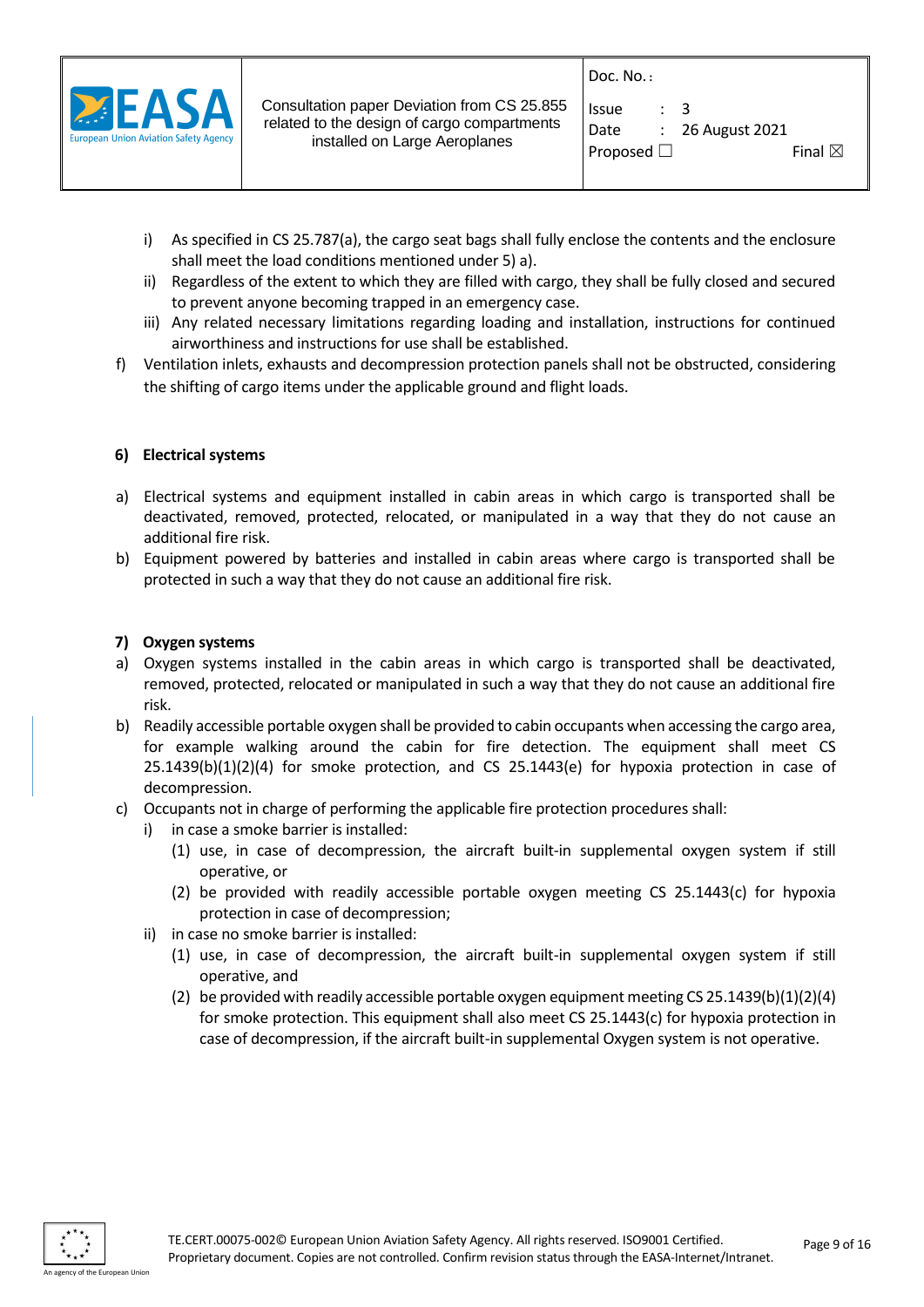

| Issue              | $\cdot$ 3 |                             |                   |  |
|--------------------|-----------|-----------------------------|-------------------|--|
| Date               |           | $\therefore$ 26 August 2021 |                   |  |
| Proposed $\square$ |           |                             | Final $\boxtimes$ |  |

#### **Interpretative Material**

The present Interpretative Material is published for awareness only and is not subject to public consultation.

#### **1) Allowed cargo**

Procedures should be developed to ensure that the pilot-in-command is provided with information needed to meet the limitations related to the type of cargo allowed in the cabin through the cargo manifest or other appropriate documentation.

#### **2) Fire Protection**

The adequacy of the approach used to address the mitigating factors related to fire protection should be justified by means of a fire risk assessment. The risk assessment should take into account:

- The control of the cargo before loading: the type and quantity of cargo loaded in the cabin should be identified in detail,
- The capability of the cargo load to self-ignite,
- The flammability of the cargo load,
- …

If cargo seat bags are used to transport cargo in the cabin, they should meet at least CS-25 Appendix F Part  $1(a)(1)(iv)$  and (v). The appropriate flammability standard that the bags should meet needs to be derived from a fire risk assessment.

Smoke or fire detection could be achieved either by means of a detection system, or with cabin occupants adequately monitoring the cabin where cargo is transported. Any smoke or fire detection system that is installed to meet mitigating factor 2) b) is subject to CS 25.858.

If no smoke or fire detection system is installed, cabin occupants should inspect the cargo periodically during the entire duration of the flight. The interval between consecutive inspections conducted on the same cargo area should not exceed 15 minutes. Cabin occupants may use technical carry-on devices that ease the detection of heat, fire or smoke.

During normal operation, cabin ventilation should be minimised to cope with the number of cabin occupants in order to minimise the oxygen supply to a potential fire.

If the ECS system is configured with gasper outlets they should be in closed or off position at all phases of flight. Regarding cockpit and cabin ventilation, it should be justified that the procedure contained in the AFM:

- (a) Does not slow down the fire extinguishing process
- (b) Does not reactivate the fire after being extinguished during the smoke evacuation phase

It is recommended to contact the aircraft TC holder to confirm that existing AFM procedures in case of smoke, fire and fumes are also valid for a cargo fire located in cabin.

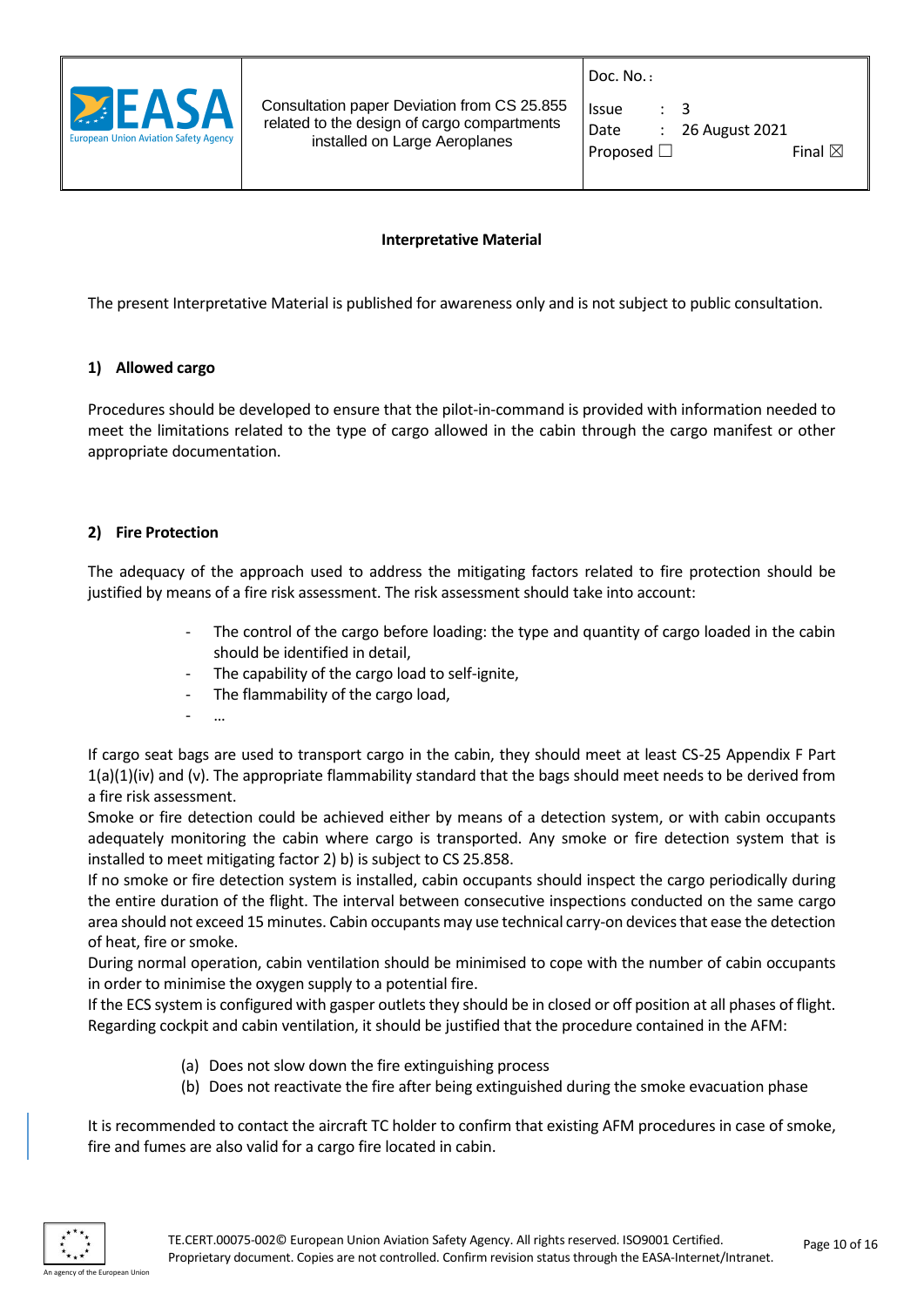

| <b>Issue</b>       | $\therefore$ 3 |                             |                   |  |
|--------------------|----------------|-----------------------------|-------------------|--|
| Date               |                | $\therefore$ 26 August 2021 |                   |  |
| Proposed $\square$ |                |                             | Final $\boxtimes$ |  |

The number, the type and location of fire extinguishers required to be installed in the cabin should be determined considering CS 25.851(a),AMC 25.851(a), AMC 25.851(a)(1), AMC 25.851(a)(2) and AMC 25.851(c), which include a reference to FAA AC 20-42D. In particular, fire extinguishers:

- should be of an approved type,
- should contain an extinguishing agent that is appropriate for the kinds and classes of fires likely to occur, and
- should have a capacity that is adequate for any fire likely to occur in the compartment, considering the volume of the cargo, compartment and the ventilation rate.
- Should be adequately located to be in immediate reach for the cabin occupants in charge of the firefighting.

The fire-fighting equipment should be installed at appropriate locations within the cabin so that is readily accessible to the cabin occupants and should include as a minimum:

- (c) A smoke hood (ETSO C116 or equivalent)
- (d) Fire protecting gloves
- (e) A crow bar or a crash axe
- (f) A flashlight

The equipment listed above needs to be installed only if it's not already approved as part of the aircraft premod configuration.

# **3) Cabin occupants**

Cabin occupants should not share seat rows with installed cargo seat bags.

During taxi, take-off and landing, there should be separation between the areas reserved to cabin occupants and those loaded with cargo.

Whenever possible, cabin occupants should be seated near floor level emergency exit.

The term "near" should be understood as specified in FAA AC 25.785-1B.

Exit areas shall be free of any cargo. If cargo is secured on seats, it should not be installed in seat rows fore and aft or leading to required emergency exits.

The present deviation allows the presence in the cabin of cabin occupants involved in the applicable fire protection procedures. Other occupants may be authorised to be in the cabin based on considerations of specific operational needs, if they belong to one of the following categories:

- a. Any person determined by the operator for the particular flight, to be necessary for:
	- i. the safety of flight
	- ii. the loading or unloading of cargo
- b. A person travelling to or from an assignment by the operator involving a function related to the operation of the aircraft to or from the assignment.
- c. Other categories of personnel authorized by the competent aviation authority of the country of registration of the aeroplane.

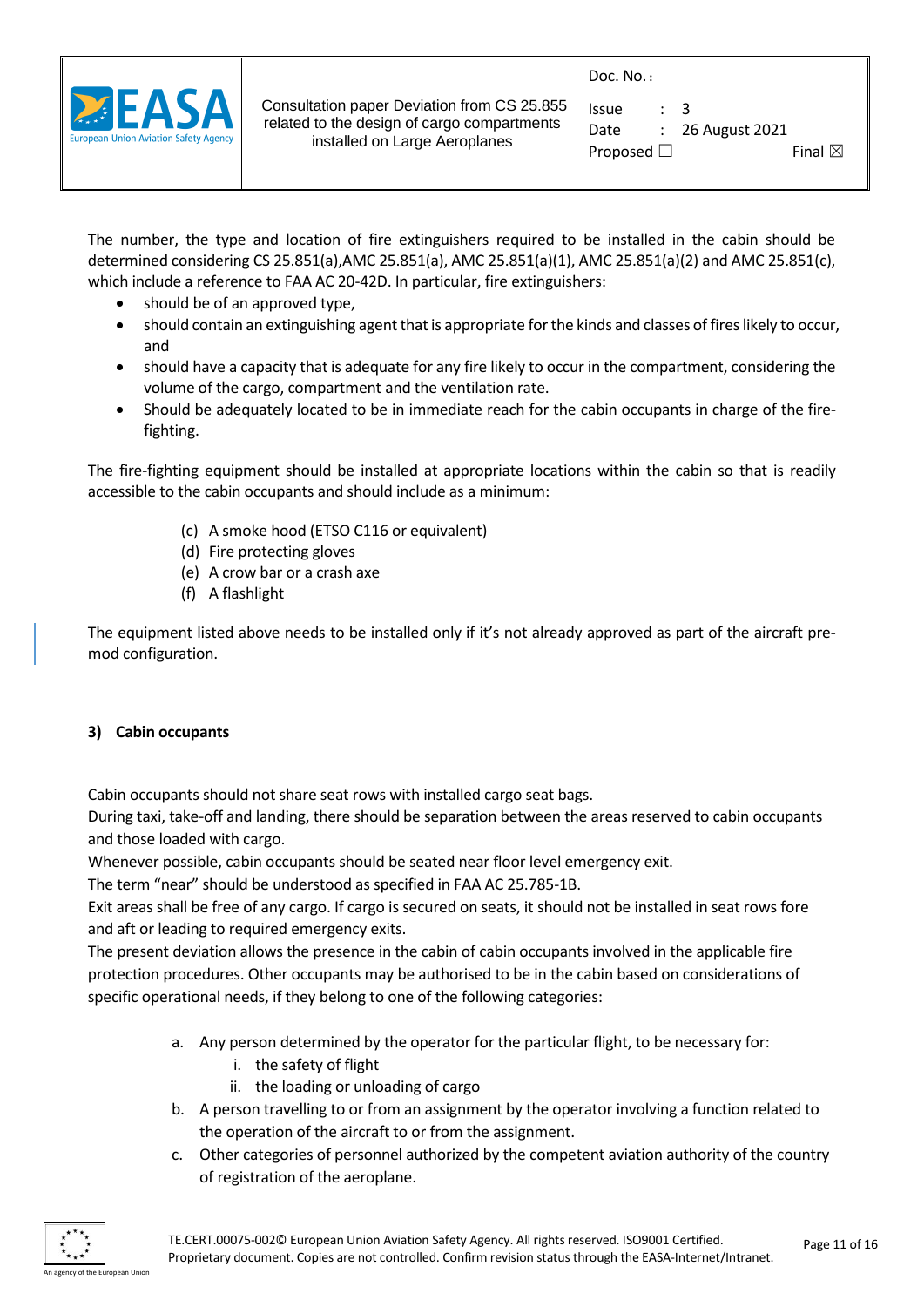

| Issue           | $\cdot$ 3 |                    |                   |  |
|-----------------|-----------|--------------------|-------------------|--|
| Date            |           | $: 26$ August 2021 |                   |  |
| Proposed $\Box$ |           |                    | Final $\boxtimes$ |  |

According to mitigating factor 3)a) cabin occupants must receive hands on training on the use of handheld fire extinguishers required by mitigating factor 2.c), even if they are selected among professional crew members. This is due to the fact that the size and weight of the required extinguishers significantly exceed the size and weight of the extinguishers that are typically installed in the cabin of large aeroplanes used for commercial air transport of passengers.

The use of crew rest compartments is allowed only if the available evacuation paths do not lead to cabin areas in which cargo is transported.

Aural and/or visual means readily detectable from any accessible location in the passenger cabin (e.g. the public address system) should be available to allow the flight crew to warn any cabin occupant about the need to don the oxygen equipment and /or to return to their seats.

# **4) Emergency escape routes**

The mitigating factors related to emergency escape routes apply to both emergency landing and ditching.

The installation of cargo should not compromise compliance with the requirements of CS 25.812 and 25.815, considering the evacuation paths available to each cabin occupant. It should be evaluated if the floor proximity emergency escape path marking is required to guide occupants to an emergency exit. For example, cabin occupants may be located in an area which makes it necessary to move through the aisle(s) to reach any emergency exit, or the flight crew may need to move through the cabin to reach any emergency exit. The demonstration of compliance with CS 25.812 should be conducted simulating the presence and maximum envelope of the cargo. The time to charge the non-electrical floor path marking stripes should be defined for a cabin fitted with cargo.

#### **5) Cargo loading, installation and retaining**

#### **Structural Integrity**

Appropriate special factors (CS 25.619) such as fitting factors (CS 25.625) and wear & tear factors (CS 25.561) should be applied. Refer to CM-S-002 "Frequent Removal of Interior Structures" for more guidance on the application of the wear & tear factor.

Structural loading limits and allowables (of the seats, cargo seat bags, pallets, nets, straps, seat tracks/beams…) provided by the OEM should be adhered to, as well as any airframe limitations (weight and balance, floor loading capacity and running loads - per fuselage frame and in total). Minimum distance between adjacent load introduction points may be prescribed, e.g. for seat tracks/beams. For bulkheads that have a placard indicating maximum capacity, the cargo items stowed aft of these bulkheads should not exceed the maximum capacity indicated in the placard.

Items for which (E)TSOs exist, such as pallets and nets, should be (E)TSO approved or shown to meet the minimum performance standards of the applicable (E)TSOs.

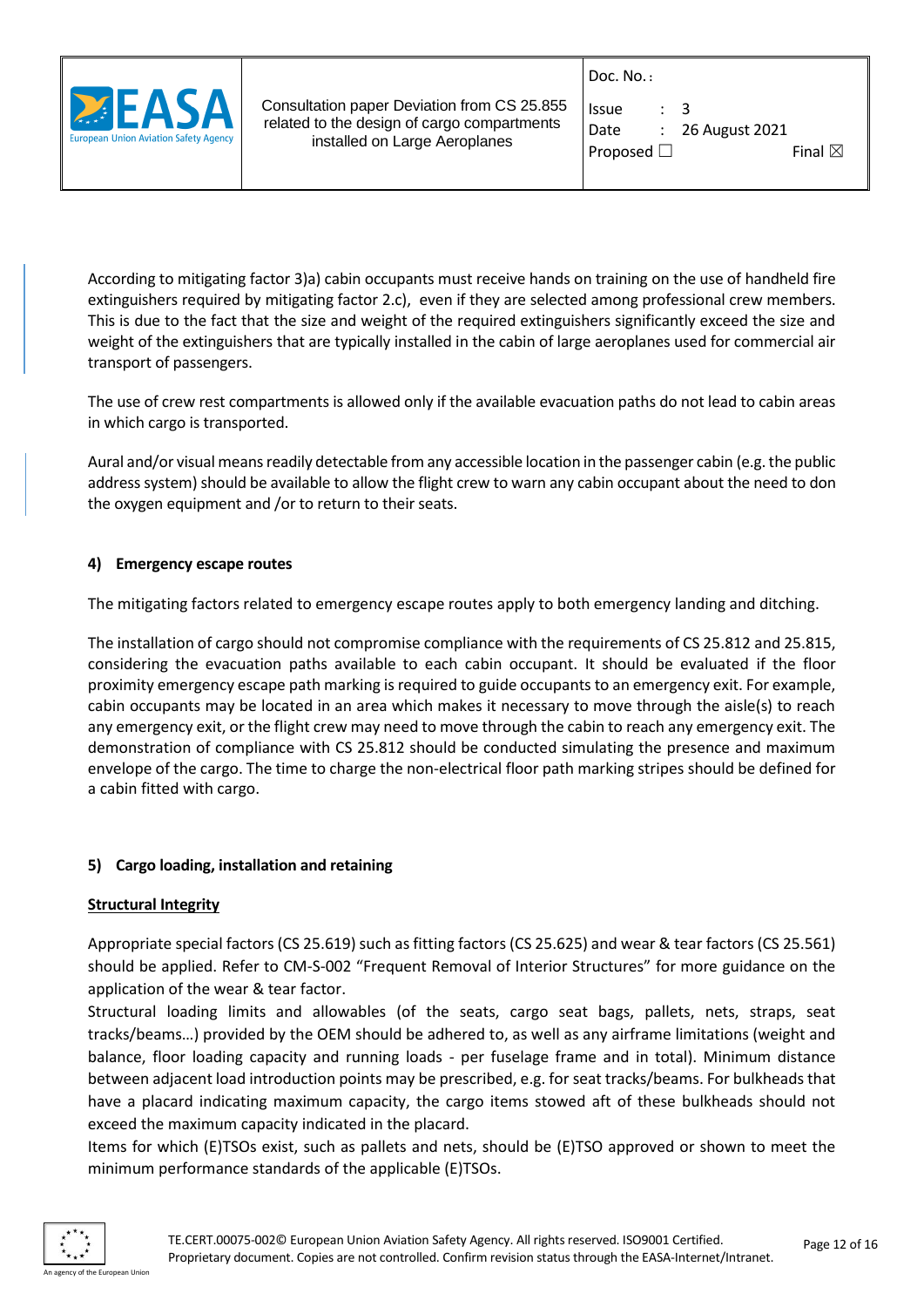

| Issue              | $\cdot$ 3 |                             |                   |  |
|--------------------|-----------|-----------------------------|-------------------|--|
| Date               |           | $\therefore$ 26 August 2021 |                   |  |
| Proposed $\square$ |           |                             | Final $\boxtimes$ |  |

The installation of pallets on seat tracks/beams requires further attention. Special attachment means are typically needed as the existing seat track/beam arrangement is usually not compatible with the dimensions of the pallets, and pallets require specific locks/latches and pick-up points for tie-down. In addition, a passenger compartment floor is typically more flexible than a cargo compartment floor, so a careful design of the pallet installation is to be considered. Large pallets attached on multiple seat track locations should not alter significantly the aircraft floor stiffness and should not introduce unintended alternate load paths in the floor structure.

Loads should be appropriately introduced (only adequate strong points should be used) and adequate strength should be provided in the direction of the acting loads.

For items made of fabrics (such as nets, straps and cargo seat bags) environmental degradation (CS 25.603) should be accounted for (e.g. through the application of a special factor or establishment of a life limit).

Any pre-tension loads in attachment means such as straps, nets, floor fittings, etc. should be accounted for. Cargo placed under seats should not exceed 9 kg (20 lbs) and should be properly restrained, including in the aft direction.

Mitigating factor 5)d) foresees the possibility that cargo installations may be used as firm handhold. In order to be considered as a means for the occupants to steady themselves while using the aisles in moderately rough air, the cargo installations must be assessed and determined to have equivalent performance as design features that in a passenger cabin are considered compliant with CS 25.785(j).

# **Pressure Loads / Decompression**

In relation to pressure loads / decompression, the following considerations apply:

- a. All cargo packaging should be able to equalize or sustain the (delta) pressure occurring during flight.
- b. Features that allow for reduction of decompression loads should be maintained, i.e. pallets or cargo should not obstruct the operation of decompression vents or air flow.
- c. If a significant amount of cabin volume is taken by cargo and the remaining cabin air volume is correspondingly reduced, this will lead to an increase in decompression loads on the floor structure in upward direction in case of a blow-out occurring above the floor. Depending on the OEM analysis assumptions, this case may exceed the available floor strength and needs to be checked. If a significant amount of cabin volume is taken by cargo beyond what would be taken up by passengers and baggage, the remaining cabin air volume is correspondingly reduced which will lead to an increase in internal pressure rise in the event of a water landing and prevent proper operation of the evacuation doors. Depending on the OEM analysis assumptions, this case needs to be checked.

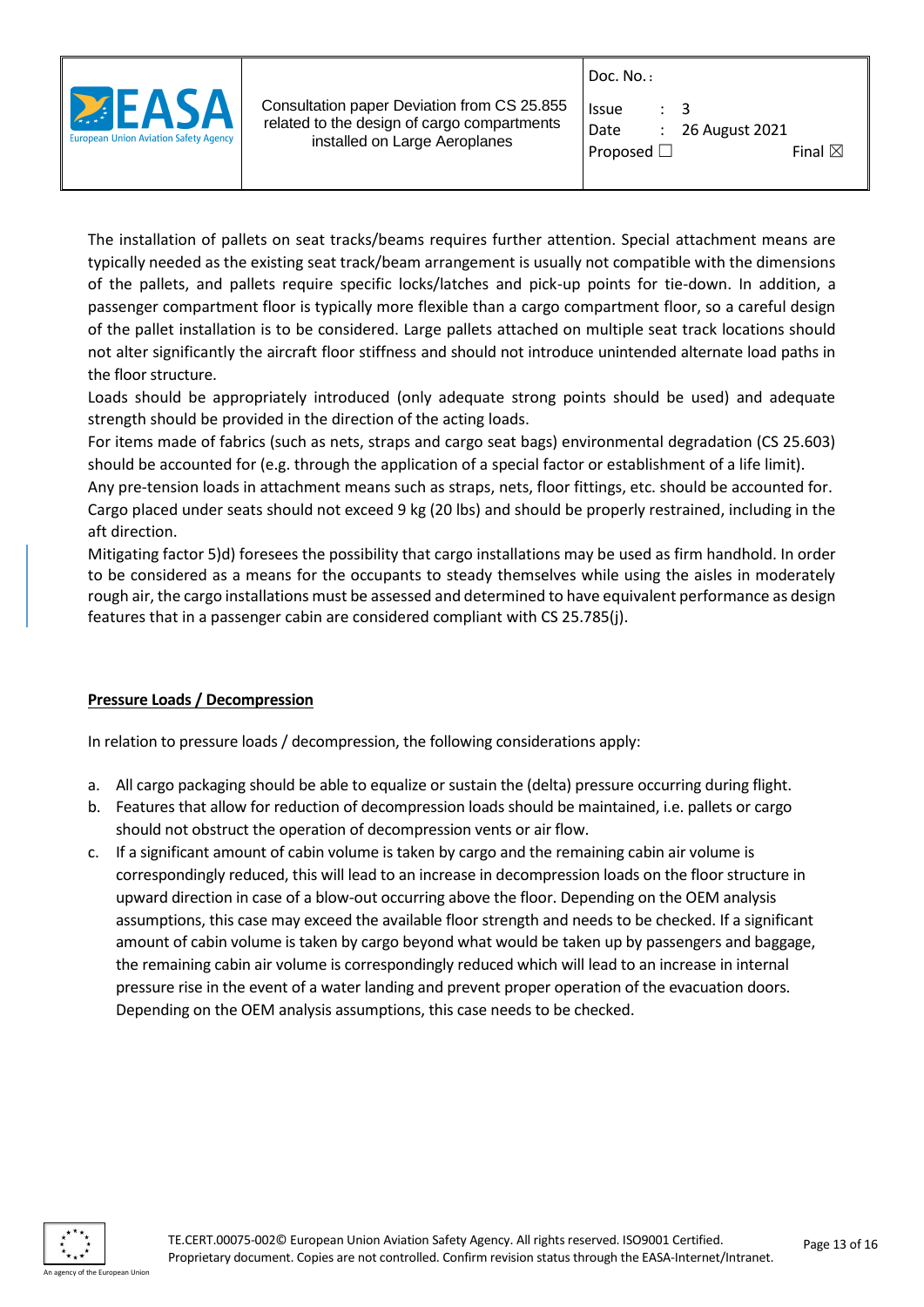

Doc. No. **:**

| <b>Issue</b>       | $\cdot$ 3 |                  |                   |  |
|--------------------|-----------|------------------|-------------------|--|
| Date               |           | : 26 August 2021 |                   |  |
| Proposed $\square$ |           |                  | Final $\boxtimes$ |  |

# **Weight & Balance / Maintenance Program / Instructions for Continued Airworthiness**

Any instructions and limitations regarding the loading and installation of cargo in the passenger cabin as well as instructions for continued airworthiness should be provided. Some examples of this would include:

- a. Cargo loading in a storage location that is not addressed in the airplane Weight & Balance Manual (WBM) would require a change to the WBM;
- b. Instructions on how to correctly sequence the loading and unloading of cargo in order to maintain proper airplane center of gravity while on the ground;
- c. Instructions on how to load cargo (i.e. distribute cargo items, with consideration of the vertical and horizontal centre of gravity locations) in seat bags or on pallets;
- d. Instructions on how to properly restrain cargo items with the use of seat bags, straps, nets and pallets and identification of the appropriate tie-down points;
- e. Instructions on how to maintain/store or repair items made out of fabrics (e.g. nets, straps and seat bags) that are subject to wear and tear as well as environmental degradation;
- f. The transportation of cargo (especially if palletized) through passenger doors may pose an increased risk of additional damage being inflicted to the doors and the airframe door surround area. Additional inspections to detect such damages may be needed. Likewise, the cabin floor may be subject (unless suitably protected, e.g. with additional foil) to an increased risk of additional damage compared to normal operation (with passengers).
- g. Applicants should verify if the assumptions that support the aircraft maintenance program (including the Airworthiness Limitations) remain valid due to the change in operations (e.g. change from passenger to cargo operation may invalidate the TC Holder's assumption on average payload factors, mission/flight durations used to establish the fatigue spectrum), or changes in aircraft weight and balance.
- h. Transportation of certain types of cargo (e.g. cargo that may release fluids) may increase the risk of contamination and consequent environmental damage to the aircraft structure and systems. This may pose a hazard that could compromise continued safe flight and landing of the aircraft and should therefore be addressed through dedicated inspections and maintenance tasks.

The effectiveness of the cargo loading instructions should be evaluated in a demonstration performed on an aeroplane or in a mock-up representative of the passenger cabin. As minimum, a demonstration needs to be conducted every time new loading instructions (i.e. not previously reviewed and accepted by EASA) are proposed.

The scope of the demonstration should also include the evaluation of the following items:

• Access to cargo areas and other stowage facilities (overhead bins, stowage compartments) for firefighting.

- Dimensions of longitudinal aisles and transversal corridors.
- Trip hazard generated by the cargo installation.
- Firm handhold availability.
- Capability to retrieve the emergency equipment required for fire-fighting.

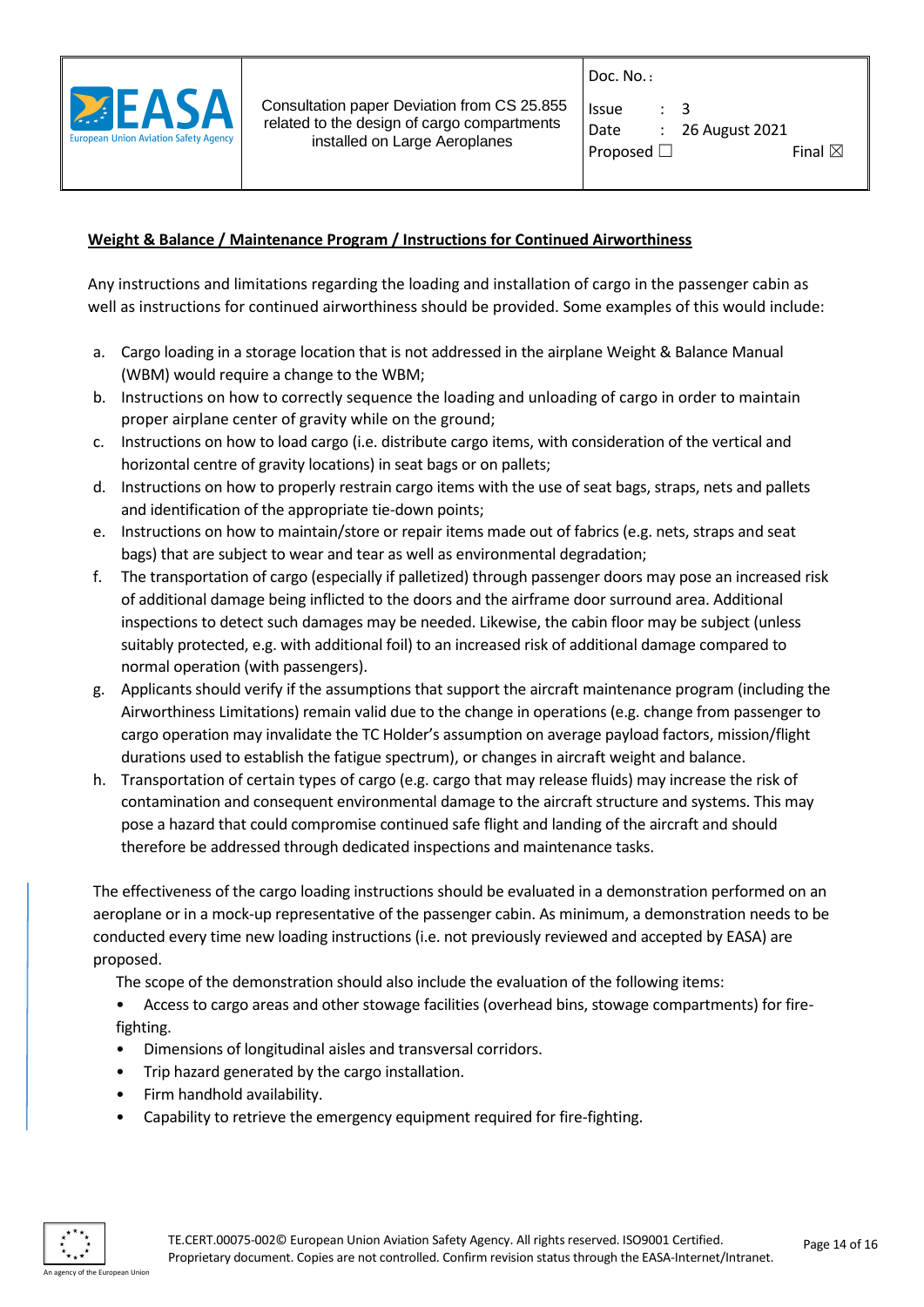

| <b>Issue</b>       | : 3 |                    |                   |  |
|--------------------|-----|--------------------|-------------------|--|
| Date               |     | $: 26$ August 2021 |                   |  |
| Proposed $\square$ |     |                    | Final $\boxtimes$ |  |

# **6) Electrical Systems**

All systems and equipment (e.g. those powered by batteries) that could be involved in a cargo fire should be identified, and adequately deactivated, removed, relocated or protected or relocated. It should also be prevented that a cargo fire may originate from the failure of a system or equipment that is part of the aircraft design. The evaluation should address also batteries that:

- a. are part of the design of fixed ELTs, airbag systems and escape slides,
- b. may be located in inaccessible areas adjacent to the cabin.

The deactivation, removal, relocation or protection of electrical (and oxygen) systems is required in all cases in which a cargo fire could involve or start from one of those systems. The determination is based on proximity, as well as on the presence of protective barriers, between the transported cargo and the systems. The requirement applies to systems that are not essential for the operation of the aeroplane in the configuration which allows transportation of cargo in the cabin. For example, electrically powered emergency exit marking must not be relocated if considered necessary for the safe evacuation of the cabin occupants. Relocation of electrical /oxygen systems in emergency exit areas delimited by monuments such as galleys, lavatories, bulkheads, stowage compartments, is considered as an acceptable solution provided that the new installation meets all applicable installation requirements (e.g. special conditions of lithium batteries).

If an equipment that contains a battery (e.g. ELTs, flashlight, etc.) needs to be relocated, the impact on safety and training of cabin occupants should be considered.

Wires shall be removed, or kept installed unpowered, capped and stowed, being not accessible. Potential damage that could be created by the loading/unloading of cargo should be avoided.

If portable wireless equipment is used as a means to detect a cargo fire, then EMI and/or T-PED tolerance should be evaluated in all phases of flight in which their use is foreseen.

# **7) Oxygen Systems**

The portable oxygen equipment required by mitigating factors 7) b), c)i)(2), and c)ii)(2), provided for hypoxia protection, should be immediately available:

- the mask is always connected to the bottle;
- oxygen can be delivered with no action being required except turning the system on and donning the mask;
- easy and unobstructed access is ensured by design.

For example, a smoke hood would not meet the above.

The portable oxygen equipment requested by mitigating factor 7) b) could be for example:

- A full-face mask assembly meeting at least ETSO C89a, and C78a; or
- a mask covering the nose and mouth assembly, meeting ETSO C89a and C78a, and some goggles protecting adequately the eyes (in the context of this deviation, no positive pressure to the goggle is requested); or
- any other equivalent equipment.